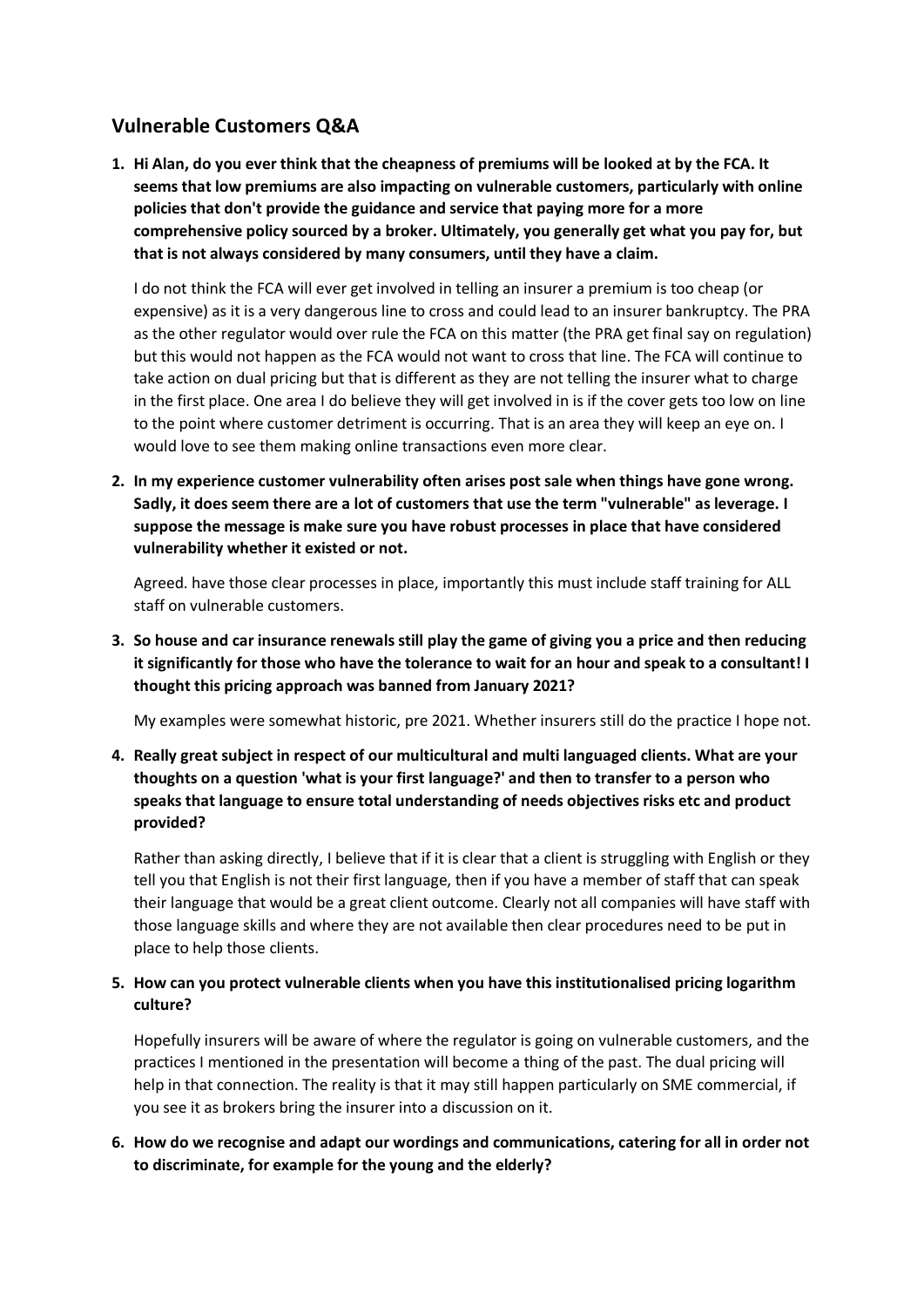All firms should have scripts, or at least guidelines, as to what to do in the event of a member of staff dealing with the different types of vulnerability. I believe all firms have a responsibility to review their communications to take into account vulnerable customers and each firm should be able to demonstrate to the regulator that this course of action has been taken, and what the communications now look like.

**7. Alan, is it worth making the point that a customer can be vulnerable at any point in the time line of your relationship with them. It is not just a checkpoint when you first meet them.**

Absolutely agree with that comment, we can all become vulnerable at some point, so totally agree.

**8. There is huge inconsistency across the whole of financial services in both private (banks etc) and public sector (DWP, Local Govt) in the way 'vulnerable' people are treated. At what point are all vulnerable - particularly in the pandemic - processes seem much more elongated for vulnerable people - huge forms etc ? Is there any joined up thinking on this across the whole piece?**

The regulator has issued guidelines across the sector but the reality is that it is a principle based approach to regulation, which leaves a lot of onus on firms to create their own journey. To be honest certain firms have behaved in an unacceptable manner during the pandemic. Banks (some not all!) have in some cases provided dreadful service to the vulnerable still citing Covid-19 after nearly two years as a reason to leave a vulnerable customer on the phone for more than an hour,just because they cannot use the internet, and after that wait they then then get told to go to Branch, but as they took the opportunity to close branches during the pandemic the vulnerable have to take a long trip into a city and stand in a long queue, basically punishing them for not going online. I so hope the regulator calls out these firms.

#### **9. What form of Management Information would be suitable?**

Claims ratio is useful as it shows a policy is paying out claims, if the claims ratio on a product is very low the regulator will call into question whether it is fit for purpose. Churn log is another useful measure, how many customers are cancelling after taking out a product. Performance against customer service levels is also a good measure and by percentage, a comparison of claims made against claims paid for a product.

**10.Do you think where firms have had to tighten their belts and possibly even cut staff over the pandemic, plus with the pricing reforms coming in and firms now looking very closely about how they can make a profit there is a risk that consumers could suffer more harm, as say perhaps resources are cut back to help people that might be vulnerable?**

Hopefully that will not occur. Vulnerable customers are also often very loyal customers so I hope that the insurance sector will see the value in looking after these customers. There is a risk more firms will move online non advised only, let's just hope the advice giving brokers fill any gaps left.

**11.Part of the challenge when meeting a potential client will be how to broach the subject of vulnerability without making the client feel awkward or belittling them. Given that a lot of vulnerabilities are invisible. Do you have any recommendations as to how this conversation could be positioned?**